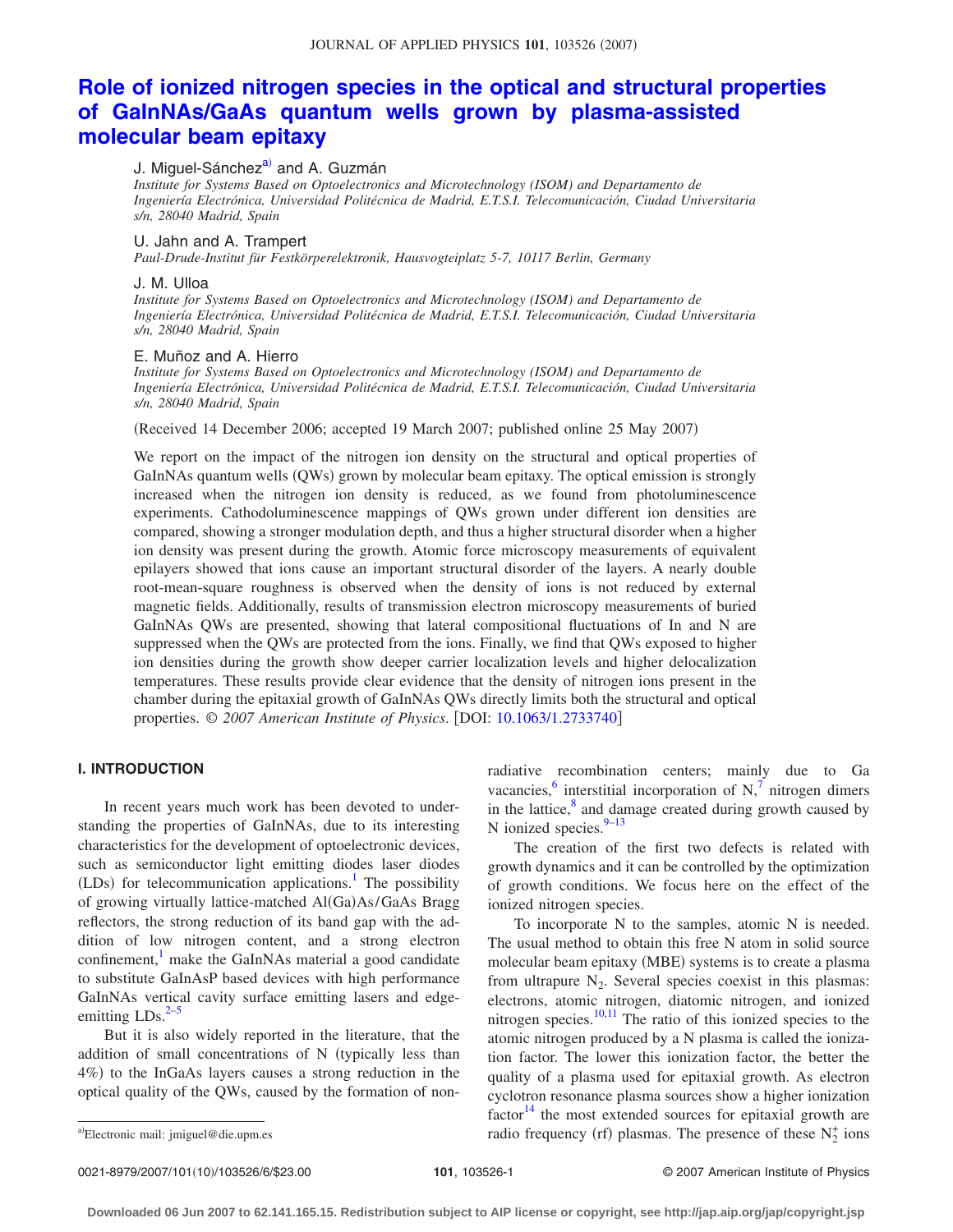in the chamber can be detected either optically, observing the transition  $N_2(B^2\Sigma_u^+)$  to  $N_2(X^2\Sigma_g^+)$  at 391.4 nm (Refs. [10](#page-5-7) and [11](#page-5-8)) or electrically, as in our case, by using a modified Langmuir probe method, $12,13$  $12,13$  placed at the position of the sample.

We study in this work the effect of these N ionized species on the optical and structural properties of GaInNAs quantum wells (QWs) by varying the amount of ions that impinge onto the sample by using magnetic deflection. Atomic force microscopy (AFM) and transmission electron microscopy (TEM) measurements show the presence of structural damage caused by ions during growth. This disorder is correlated with the optical properties of the samples studied by cathodoluminescence (CL) and photoluminescence (PL) measurements. We show that the N ion concentration during growth is a key parameter that strongly affects the morphology, the optical emission, and the carrier localization in the GaInNAs QWs. This fact should be taken into account when comparing samples containing different N concentrations grown under different plasma conditions or from different MBE systems.

#### **II. EXPERIMENTAL SETUP**

The samples were grown by solid source molecular beam epitaxy, using a nitrogen rf plasma source. The growth was continuously monitored and controlled by *in situ* reflection high-energy electron diffraction (RHEED). The indium content was calibrated by InGaAs RHEED oscillations. Details of the growth parameters were reported elsewhere.<sup>13</sup> The amount of ions impinging onto the surface was varied by applying a magnetic field perpendicular to the flow of the species from the plasma source to the sample. This was performed by placing a 0.2 T static magnet under an extension tube joining the source and the chamber. A strong reduction of the ion density impinging onto the sample was achieved, as measured by the modified Langmuir probe method. $12,13,15$  $12,13,15$  $12,13,15$ 

AFM measurements were carried out in a Digital Instruments MMAFM-2 microscope after carefully cleaning the surface. The samples for TEM measurements were prepared in two perpendicular projections by mechanical polishing and grinding. Following this step, a  $3.5 \text{ kV}$  Ar<sup>+</sup>-ion milling was performed to achieve electron transparency. The TEM analysis was done in a JEOL 3010 microscope, equipped with a GATAN slow scan charge coupled device camera.

The PL emission was dispersed by a 1 m monochromator and detected by a cooled Ge detector. The 488 nm spectral line of an Ar<sup>+</sup> laser was used as the excitation source. For PL experiments at different temperatures, the samples were cooled down on a compressed He cryostat system.

The CL line profiles and micrographs presented in this work were recorded at a sample temperature of 12 K in a scanning electron microscope (SEM) equipped with a monochromator and integrated detector for the near infrared as well as with a He cooling stage system.

#### **III. PHOTOLUMINESCENCE ANALYSIS**

To study the effects of the density of ions present during growth in the chamber, on the optical properties

<span id="page-1-0"></span>

FIG. 1. Room temperature PL spectra of the GaInNAs QWs grown with high (dashed solid line) and low (black solid line) ion densities. The latter shows an improvement of PL intensity by a factor of 4.

of the GaInNAs QWs a set of two equivalent single QW samples were grown, consisting of a 7 nm thick  $Ga_{0.7}In_{0.3}N_{0.017}As_{0.983}$  QW under a 100 nm thick GaAs barrier layer. The first QW was grown under the usual density of ions generated by the rf plasma source, while this ion density was strongly reduced during the growth of the second sample by means of the application of a magnetic field. The transition from the  $c(4 \times 4)$  to  $(2 \times 4)$  RHEED surface reconstructions patterns were chosen as temperature reference to ensure that the growth temperature was the same for both samples. We found no appreciable differences between both samples in the GaInNAs RHEED patterns: both were streaky patterns throughout the growth, indicating that no three-dimensional growth of the material occurred. The room temperature photoluminescence spectra of these QWs are plotted in Fig. [1.](#page-1-0) As seen in the figure, and as stated in other works in the literature, $12,13,15$  $12,13,15$  $12,13,15$  the sample grown with the reduced ion density (black solid line) shows a higher optical quality, with a narrower [10 meV lower full width at half maximum (FWHM)] and a four times more intense PL emission peak than the QW grown with the usual ion density (gray solid line). For this comparison, these measurements were performed at room temperature, where localization effects are negligible for both samples, as we will see in the following sections.

#### **IV. CATHODOLUMINESCENCE ANALYSIS**

Although CL measurements at these wavelengths  $(1.3)$ and 1.5  $\mu$ m) are powerful tools to analyze the GaInNAs ma-terial, few works have been presented on this topic.<sup>16[,17](#page-5-13)</sup> This CL technique combined with TEM, AFM, and PL measurements provide us with a deeper understanding of the optical and structural properties of the GaInNAs quantum wells.

The CL mapping using a value of the detection energy, which corresponds to the high energy flank (at the higher energy of the FWHM) of the CL emission, was measured at 12 K. These mappings are shown in Fig. [2.](#page-2-0) Note that the dark spot of the CL mapping of the high ion density sample [Fig.  $2(a)$  $2(a)$ ] is due to a dust particle, as evidenced by its presence in the SEM image. As observed in the mappings, the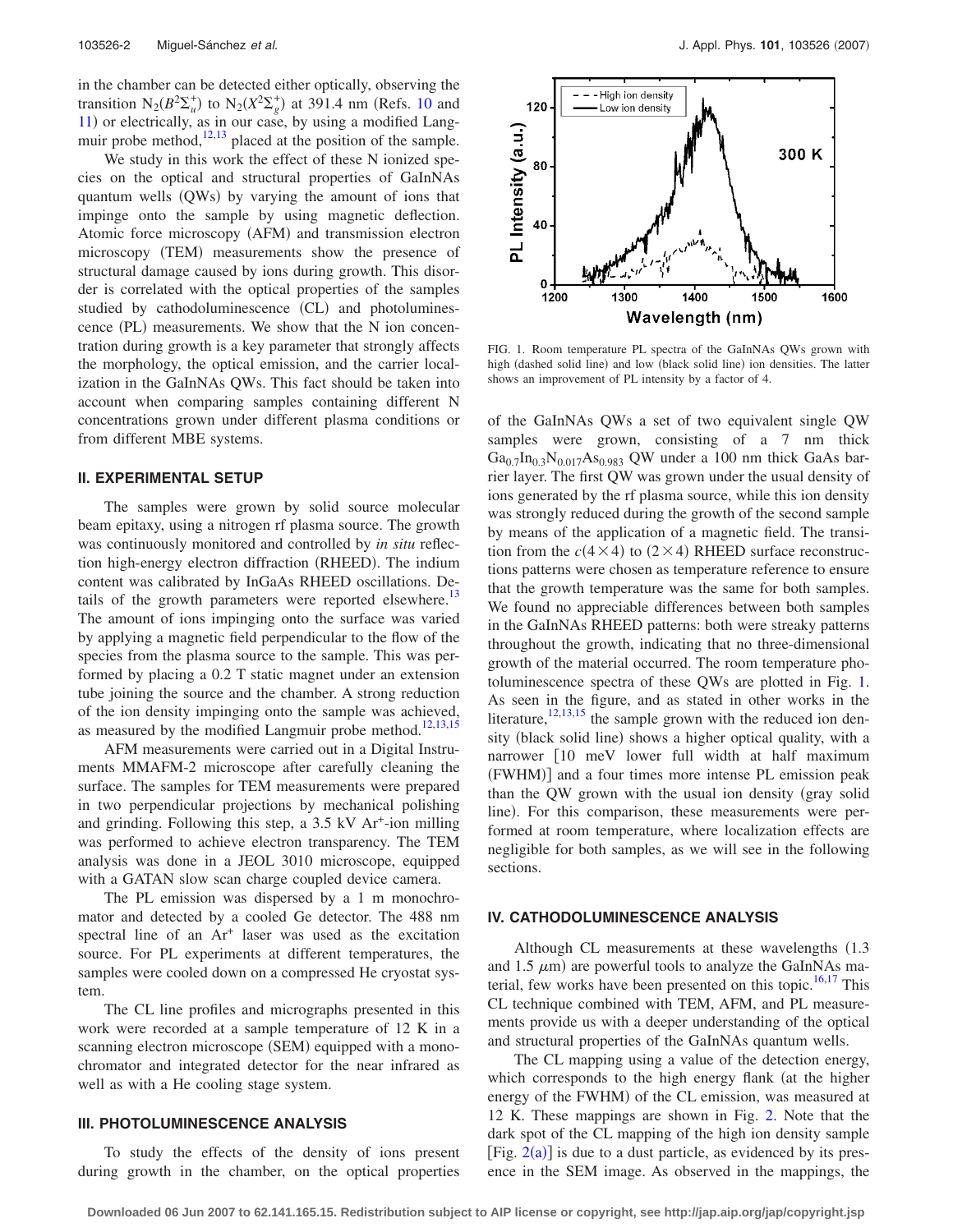<span id="page-2-0"></span>

FIG. 2. Low temperature (12 K) CL mappings of the GaInNAs QWs grown with a high (a) and low (b) ion densities. The detection energies were 0.933 and 0.943 eV, respectively, which corresponds to the high-energy flank of the respective CL spectra.

emission appears quite homogenous, but some dot-like granularity is observed in both images. To quantitatively analyze the lateral distribution of the CL emission, we performed line scans at 12 K. These line scans consist of the measurement of the CL intensity along a given direction at a fixed detection energy. For the line scans shown in Fig. [3,](#page-2-1) this energy is the same one as used for the CL mappings shown in the previous figure (detection energies were 0.933 and 0.943 eV for the high and low ion density QWs, respectively). As seen in this figure, the CL intensity of the low ion density sample is 2–3 times higher than the one of the QW grown with high ion density, which is consistent with the previous PL measurements. Additionally, these line scans clearly reveal the fluctuations with bright spots of around  $4 \mu m$  diameter as mentioned earlier. Lateral variations of the CL intensity, have already been previously observed in GaInNAs QWs by Kitatani *et al.*<sup>[16](#page-5-12)</sup> with similar "dot" sizes. To compare both line scans we used the root-mean-square (rms) modulation depth (MD), defined as the root-meansquare of the standard deviation of the measured intensity, divided by the mean intensity, that is:  $MD_{rms} \equiv$  $\sqrt{\langle(\delta I)^2\rangle/\langle I \rangle}$ <sup>[17](#page-5-13)</sup> We can now directly compare both QWs with this technique. The calculations yielded MDs of 17.3% and 9.7% for the samples with high and low ion densities, respectively. This MD reveals the underlying disorder of the quantum well. $^{18}$  Thus, we can tentatively conclude that the higher intensity of the GaInNAs QWs grown with reduced nitrogen ion density could be related to a better structural quality of these layers compared to those of the QWs grown with the usual nitrogen ion density.

<span id="page-2-1"></span>

FIG. 3. Line scans of the low temperature  $(12 K)$  CL intensity of the GaInNAs QWs grown with a high (dashed line) and low (solid line) ion density. The detection energies were 0.933 and 0.943 eV, respectively.

<span id="page-2-2"></span>

FIG. 4. AFM images of the GaInNAs epilayers, grown with a high  $[(a),(c)]$ and a low  $[(b),(d)]$  ion density. (a) and (b) scans are 500 nm  $\times$  500 nm with a vertical scale of 3 nm. (c) and (d) scans are  $180 \text{ nm} \times 180 \text{ nm}$  with a vertical scale of 5 nm.

To confirm this picture AFM and TEM analysis were performed on GaInNAs epilayers and QWs, as explained in the following sections.

#### **V. STRUCTURAL PROPERTIES**

As seen in the previous section and as stated in previous works, the deterioration of the structural properties of the GaInNAs QWs is linked to a higher density of nitrogen ions during growth. $9,13$  $9,13$  However, in these reports, this deterioration was indirectly deduced from the fact that a lower optimum rapid thermal annealing temperature was needed when a low ion density was used, indicating a higher structural quality.<sup>19</sup> Here, AFM and TEM techniques were used to directly determine the structural properties of epilayers and embedded QWs, respectively, grown under different amounts of nitrogen ions.

#### **A. Atomic force microscopy investigations**

To study the morphology of the GaInNAs layers with AFM, 7 nm thick epilayers (with high and low ion densities) were grown under exactly the same growth conditions of the previously described QWs. The nitrogen plasma was switched off and nitrogen flow was stopped immediately after the completion of the growth of the epilayer. Figures  $4(a)$  $4(a)$ and  $4(c)$  $4(c)$  show the surface of the GaInNAs epilayer grown without the magnetic field, thus with a "high" density of N ions impinging on it. As observed in this figure, a high surface modulation is found and the presence of tens of nanometers-sized "holes" can be recognized. The creation of such holes has already been reported by other groups. $20$  A 0.53 nm rms roughness was calculated for this surface. The depth of these holes was found to correspond to more than 10 ML in some cases. Figure  $5(a)$  $5(a)$  shows typical crosssectional profiles of both epilayers where the fluctuations are clearly observed. Undulations of similar dimensions of the upper interface of the QW were previously detected in TEM measurements of GaInNAS QWs.<sup>19,[21,](#page-5-17)[22](#page-5-18)</sup> On the other hand, the surface of the epilayer grown with the reduced ion density is a much more compact layer [Figs.  $4(b)$  $4(b)$  and  $4(d)$ ], with

**Downloaded 06 Jun 2007 to 62.141.165.15. Redistribution subject to AIP license or copyright, see http://jap.aip.org/jap/copyright.jsp**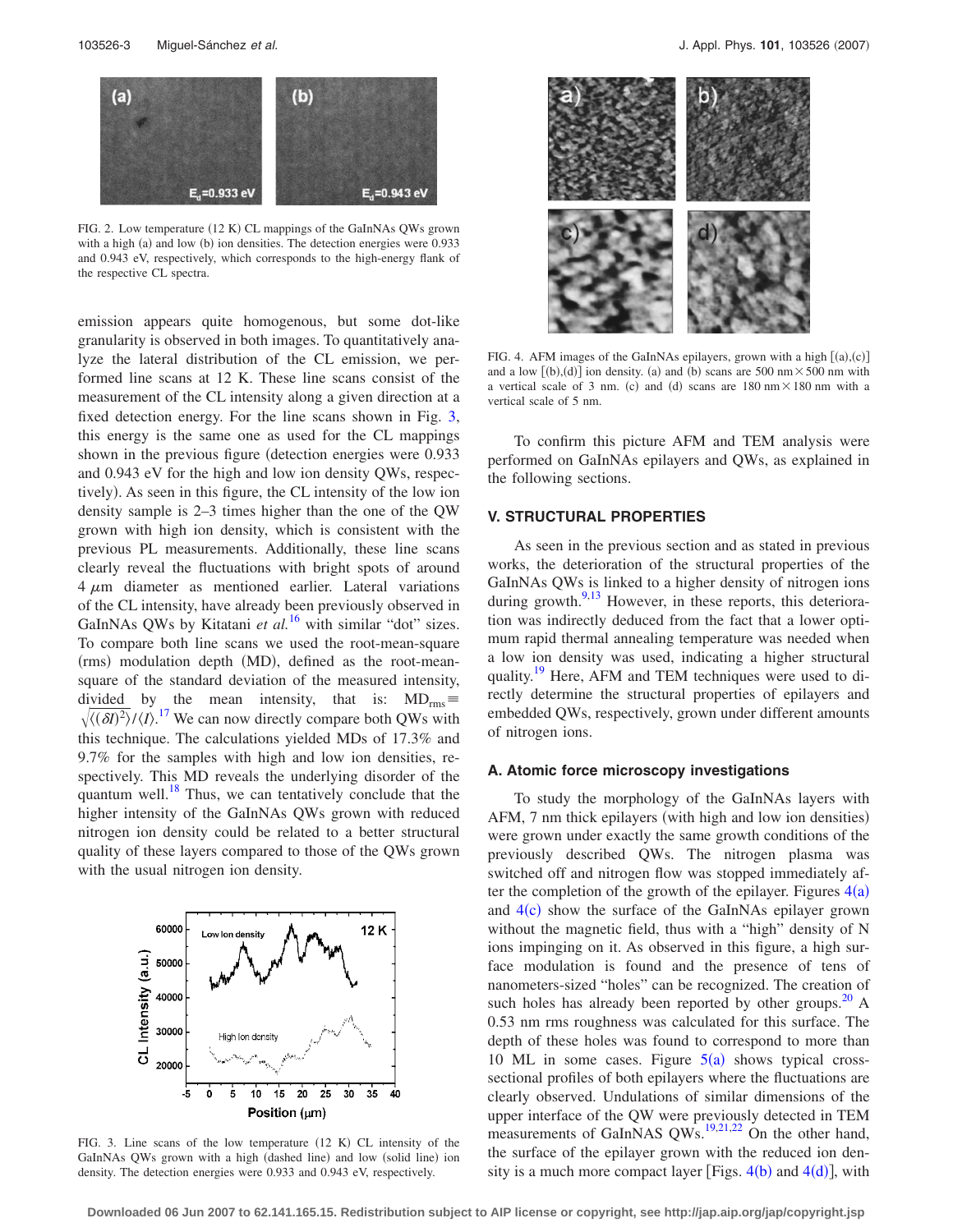<span id="page-3-0"></span>

FIG. 5. (a) Surface line profiles of the GaInNAs epilayers, measured by AFM. The dashed (solid) line shows the epilayer grown with a high (low) ion density. (b) Fast-Fourier transform of the average of several crosssectional profiles of the epilayers grown with a high (filled squares) and a low (hollow circles) ion density. Lines are interpolations between data points.

a rms roughness of only 0.35 nm. The measurements of the cross-sectional profile of this layer gray solid line in Fig.  $5(a)$  $5(a)$ ] reveal steps of only one to up to 4 ML. Additionally, we can statistically study the fluctuations of both surfaces to obtain information about the periodicity of these undulations. In Fig.  $5(b)$  $5(b)$ , we show the fast-Fourier transform (FFT) of the averages of the cross-sectional profiles of both surfaces. The solid lines are interpolations between data points. For the sample with high ion density (black squares), the FFT high power components concentrate mainly between 20 and 50 nm, which indicates a distinct periodicity of the features (holes) in the surface damaged by the ions. On the contrary, a broadband with no clear periodicity is obtained for the GaInNAs surface grown with the reduced ion density (hollow circles), thus indicating a higher structural quality and a flatter surface, showing no clear periodicity. Thus, we see from this analysis a strong reduction of surface roughness when the density of ions is significantly reduced.

#### **B. Transmission electron microscope Investigations**

The GaInNAs structural properties are very sensitive to growth parameters, $^{23}$  and in particular, to growth temperature. $^{24}$  This temperature must be very low (compared to the optimum growth temperature of InGaAs) to avoid the

<span id="page-3-1"></span>

FIG. 6. Cross-sectional TEM image of the GaInNAs QWs grown without (a) and with (b) a deflecting magnetic field to reduce ion density, taken with diffraction vector  $g(002)$ , which is sensitive to the composition of the layer. The insets show in more detail the microstructure of the QWs. The black and white arrows indicate the compositional fluctuations and the growth direction, respectively.

Stranski-Krastanov, i. e., a three-dimensional (3D) growth mode or the creation of surface undulations on the upper interface of the QWs. Additionally, in many cases an intermediate step between the two-dimensional (2D) and the 3D growth mode has been reported, consisting of the growth of completely 2D QWs but with lateral compositional modulation of In and N, with typical modulation periods between 10 and 50 nm. $^{21,22,25}$  $^{21,22,25}$  $^{21,22,25}$  $^{21,22,25}$  These compositional modulations are related to the presence of N during growth,  $26,27$  $26,27$  since these fluctuations were not observed in the InGaAs material. Here we show that these compositional fluctuations are enhanced by the presence of ions during growth. For this purpose, we studied two equivalent QWs with the same thickness and composition, but grown with and without the application of the deflecting magnetic field, by TEM as the epilayers studied above by AFM. Figures  $6(a)$  $6(a)$  and  $6(b)$  show crosssectional TEM images of these GaInNAs QWs, taken with a diffraction vector  $g=002$ , which is sensitive to the composi-tion of the alloy.<sup>21[,25](#page-5-21)</sup> As observed in this figure, very small thickness fluctuations were found, indicating a pure 2D growth mode during the epitaxy of the layers. This is consistent with the earlier mentioned RHEED observations. A very slight modulation can be established in the upper interface of the QW grown under a high ion density [cf. Fig.  $6(a)$  $6(a)$ ]. In addition to this, some compositional modulations along the QW are observed. The alternating lateral contrast is mainly due to variations in the In and N mole fraction.<sup>21[,25](#page-5-21)[–27](#page-5-23)</sup> These fluctuations in the composition are spaced between 20 and 100 nm, as observed in Fig.  $6(a)$  $6(a)$ . This fluctuation periodicity is in the same order of magnitude of the surface periodicity found for the epilayer grown under the same conditions, as exposed earlier in the AFM measurements. In Fig.  $6(b)$  $6(b)$ , the QW grown with the reduced ion density does not show any thickness fluctuation, thus indicating a perfect 2D growth mode. Additionally, compositional fluctuations are also not found along the well. This lateral composition modulation is reported in the literature to be caused by the simultaneous incorporation of In and N in the QWs. During the epitaxial growth, the alloy formation is driven by the minimization of the quaternary free energy, including local strain and cohesive bond energy terms. In the GaInNAs material, the growth is mainly driven by maximizing the cohe-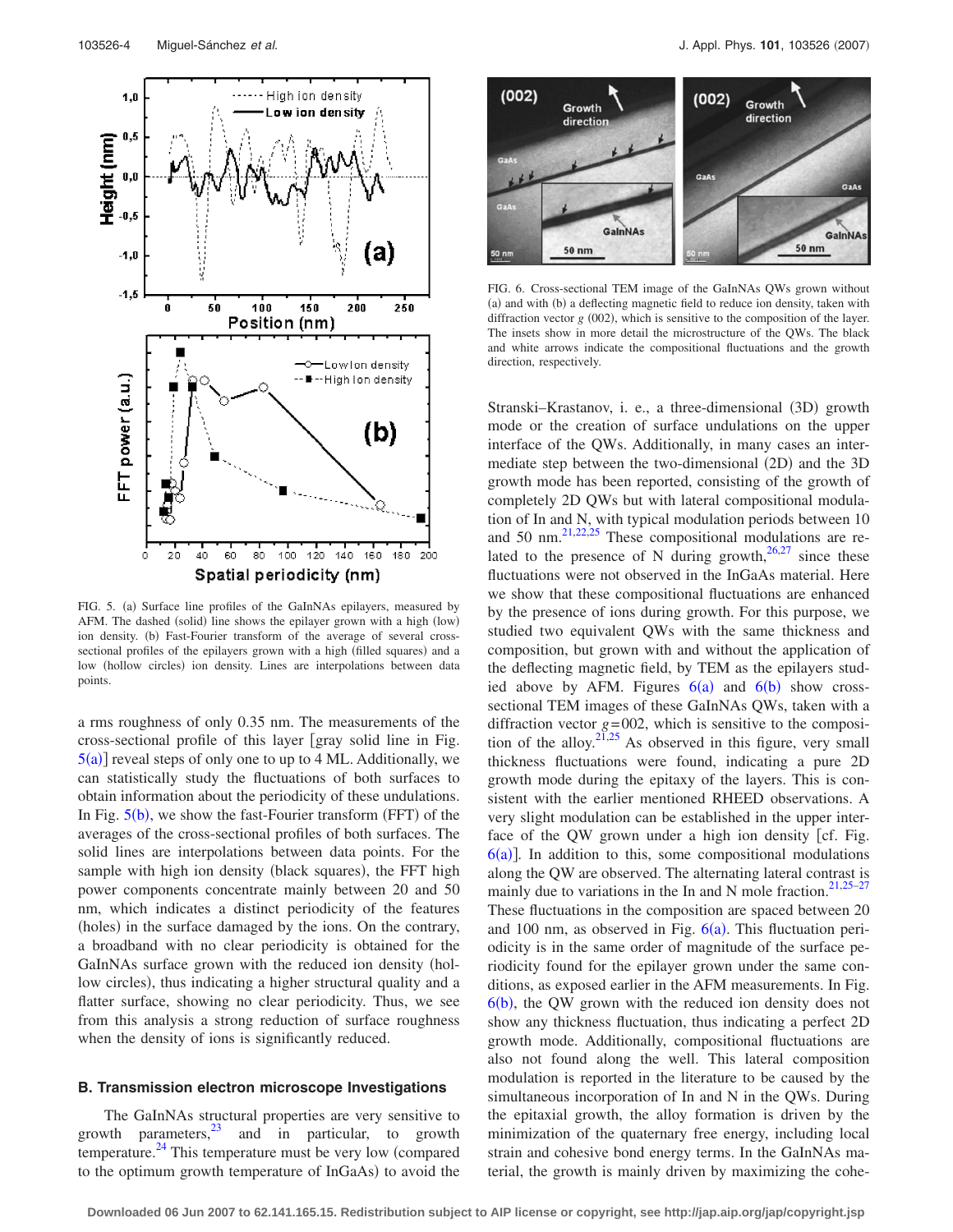<span id="page-4-0"></span>

FIG. 7. High-resolution TEM picture of the GaInNAs QW grown with reduced ion density. Upper and lower interfaces are indistinguishable.

sive bond energy. For this reason, lateral compositional fluctuations are formed along the  $QW$ .<sup>26[,27](#page-5-23)</sup> In the case under study, we clearly observe that for the GaInNAs/GaAs QWs grown under the same conditions, these fluctuations are strongly reduced, if the ion density is decreased. The energetic nitrogen ions impinging onto the near surface transition layer enhance the formation of the high energy Ga-N and In-As bonds and therefore cause the formation of composition modulations along the QW. This picture is consistent with previous experiments indicating a reduced annealinginduced blueshift of the PL from GaInNAs QWs when a magnetic field was applied for the deflection of ions during the growth, $9,13$  $9,13$  since the observed blueshift is mainly caused by bond reorganization within the  $QW<sup>28,29</sup>$  $QW<sup>28,29</sup>$  $QW<sup>28,29</sup>$  The corresponding bond rearrangement involves a breaking of Ga-N bonds and the creation of new In-N bonds, which leads to an in-crease of the energy band gap for the GaInNAs material.<sup>28-[30](#page-5-26)</sup>

With this experiment we have direct evidence of the strong correlation of the density of ions impinging onto the surface during growth and the compositional modulation of GaInNAs QWs: When this density is strongly reduced by the application of a deflecting magnetic field the lateral composition modulation is suppressed. Figure [7](#page-4-0) shows the highresolution TEM (HRTEM) cross-sectional image of the sample with reduced ion density. Here we can observe the smoothness of the interfaces of the QW, showing thickness fluctuations of only few monolayers. Both the upper and the lower interfaces show the same structural quality, being indistinguishable in our TEM observations.

# **VI. EFFECT OF IONS ON CARRIER LOCALIZATION**

The addition of a small amount of nitrogen leads to a strong shrinkage of the band gap of GaInNAs QWs.<sup>1</sup> Moreover, a high density of localized states appear below the band edge. $31,32$  $31,32$ <sup> $\text{These can be detected by measuring the tempera-}$ </sup> ture  $(T)$  dependence of the PL peak energy resulting in the so-called s-shaped behavior.<sup>19[,31,](#page-5-27)[32](#page-5-28)</sup> This is exactly what we obtained for both QWs under study, as shown in Fig. [8,](#page-4-1) where the *T* dependence of the PL peak energy of the low and high ion density samples is represented as hollow circles and black squares, respectively. The solid lines are  $\beta$ -spline

<span id="page-4-1"></span>

FIG. 8. (a) Temperature dependence of the PL peak energy for the sample grown with high (filled squares) and low (hollow circles) ion densities. Solid and dashed lines are  $\beta$ -spline interpolations drawn as a guide for the eye. Dash-dot lines are fittings to the experimental data using Varshni model. (b) Temperature dependence of the PL FWHM from the GaInNAs QWs with high (filled squares) and low (hollow circles) ion densities. Solid and dashed lines are interpolations drawn as a guide for the eye.

interpolations between the experimental data points serving as a guide for the eye. The dashed lines correspond to fittings to the Varshni model $^{33}$  for the temperature dependence of the gap energy, which was reported to be very accurate for GaInNAs QWs:<sup>31</sup>  $E(T) = E(0) - \alpha T^2 / (T + \beta)$ , with  $\alpha = 3.4$  $\times 10^{-4}$  eV K<sup>-1</sup>,  $\beta$ =296 K, and  $E_{\text{high}}(0)$ =938.5 meV and  $E^{\text{low}}(0) = 928.5$  meV for the high and low ion density QWs, respectively. At lower temperatures, the observed optical emission is mainly due to transitions from localized states. In this region, we observe that the transition energy decreases with increasing *T*. For *T* values reaching the delocalization temperature  $(T_{\text{loc}})$ , carriers are thermally activated and the population of the conduction band is increased. After the temperature exceeds  $T<sub>loc</sub>$ , the optical emission is mainly due to transitions from the conduction band. As observed in Fig. [8,](#page-4-1) the agreement between the experimental data points and the Varshni model fitting is excellent for temperatures above 100 K for both samples where within this temperature range, localization effects are negligible. To estimate the value of  $T_{\text{loc}}$  different parameters can be studied.<sup>19</sup> First, we can compare the temperature at which delocalization occurs. In the figure, it is clearly observed that the value of  $T_{\text{loc}}$  is lower for the QW grown with the reduced ion density  $(T_{\text{loc}}^{\text{low}} \sim 80 \text{ K})$ than for the high ion density sample  $(T_{\text{loc}}^{\text{high}} \sim 100 \text{ K})$ , thus implying a larger localization energy for the latter. Another estimation of the localization energy is the difference be-